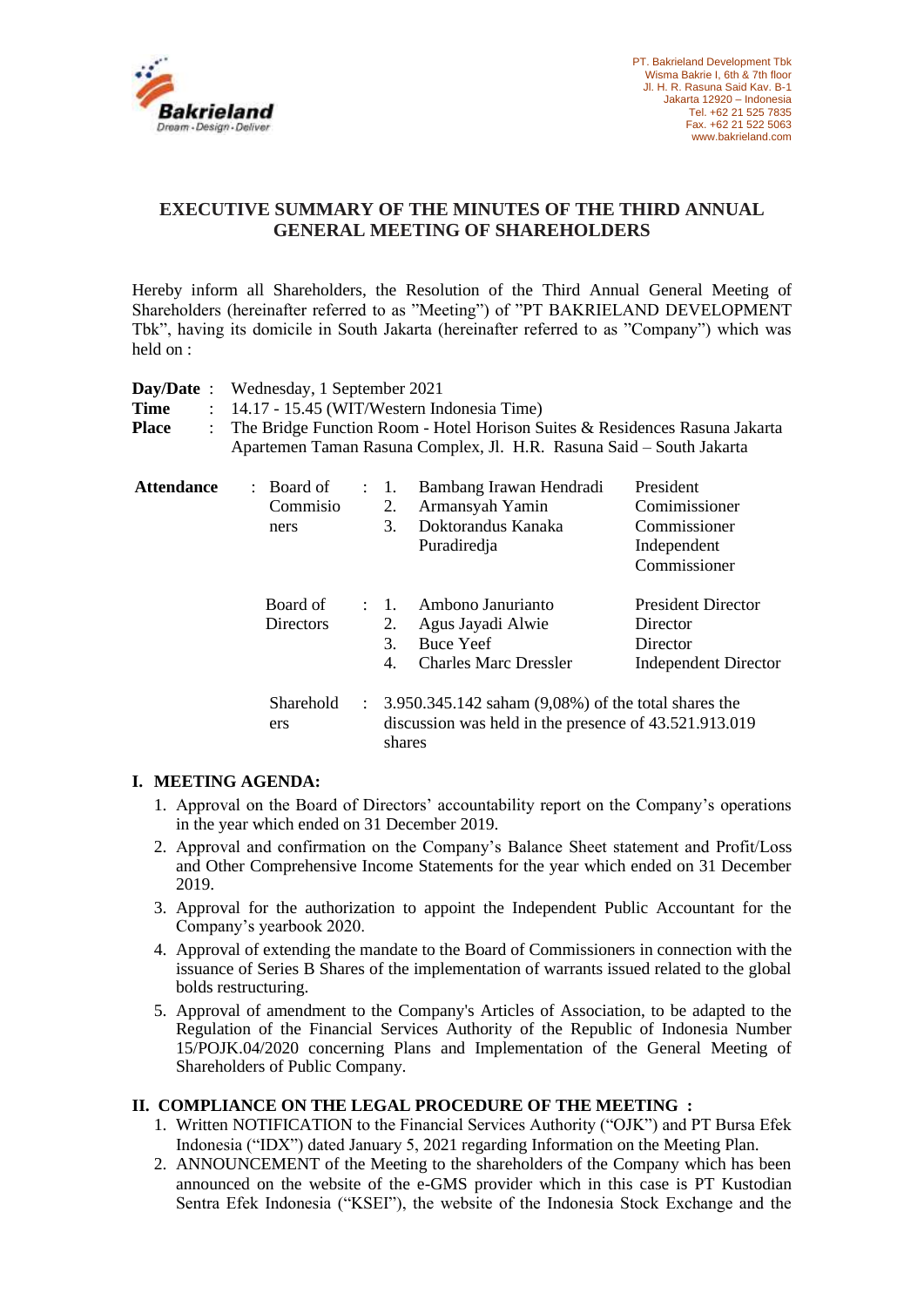

website of the Company on January 12, 2021 and submission all information that must be submitted in connection with the Meeting Agenda to OJK and IDX.

- 3. INVITATION to the shareholders of the Company, the related with the implementation of the Meeting which has been announced on the website of the e-GMS provider, namely KSEI, the IDX website and the Company's website on January 27, 2021.
- 4. REVISED on the INVITATION to the shareholders of the Company, the related with the implementation of the Meeting which has been announced on the website of the e-GMS provider, namely KSEI, the IDX website and the Company's website on February 15, 2021.
- 5. INVITATION to the shareholders of the Company, the related with the implementation of the Second Meeting of the Company's Annual General Meeting of Shareholders which has been announced on the website of the e-GMS provider, namely KSEI, the IDX website and the Company's website on February 25, 2021.
- 6. INVITATION to the shareholders of the Company, in connection with the implementation of the Third Meeting of the General Meeting of Shareholders of the Company which has been announced on the website of the e-GMS provider, namely KSEI, the IDX website and the Company's website on August 25, 2021 in accordance with the provisions of the OJK Determination Letter.

## **III. THE RESOLUTIONS :**

## **FIRST AGENDA MEETING**

- The Meeting provides an opportunity for shareholders and/or their proxies who are physically present or who are present electronically to ask questions and/or provide opinions related to the First Agenda of the Meeting.
- On this occasion there were no questions or opinions from the shareholders and/or the proxies of the shareholders present
- Decision making is done by voting verbally and electronically (e-voting).
- Voting results were as follows:
	- a. Shareholders or proxies of shareholders who declared abstention were 1,081,100 shares or 0.027% of the total legal shares present at the Meeting
	- b. Shareholders or proxies of shareholders who expressed their disapproval were 1,029,200 shares or 0.026% of the total legal shares present at the Meeting.
	- c. Shareholders or their proxies who agreed were 3,948,234,842 shares or 99.947% of the total valid shares present at the Meeting.

In accordance with the provisions of the Company's Articles of Association, abstention votes are calculated by majority vote, thus the total votes in favor of 3,949,315,942 shares or 99.973% of the total valid shares present at the Meeting. Thus, it is stated that the Meeting has decided to approve the proposal for the First Agenda of the Meeting.

- **Resolution of the First Meeting Agenda** Approved the Board of Directors' Accountability Report on the Company's Operation for the year ending 31 December 2019.

## **SECOND AGENDA MEETING**

- The Meeting provides an opportunity for shareholders and/or their proxies who are physically present or who are present electronically to ask questions and/or provide opinions related to the Second Agenda of the Meeting.
- On that occasion there was 1 shareholder who was present electronically at the Meeting who asked a question.
- Decision making is done by voting verbally and electronically (e-voting).
- Voting results were as follows: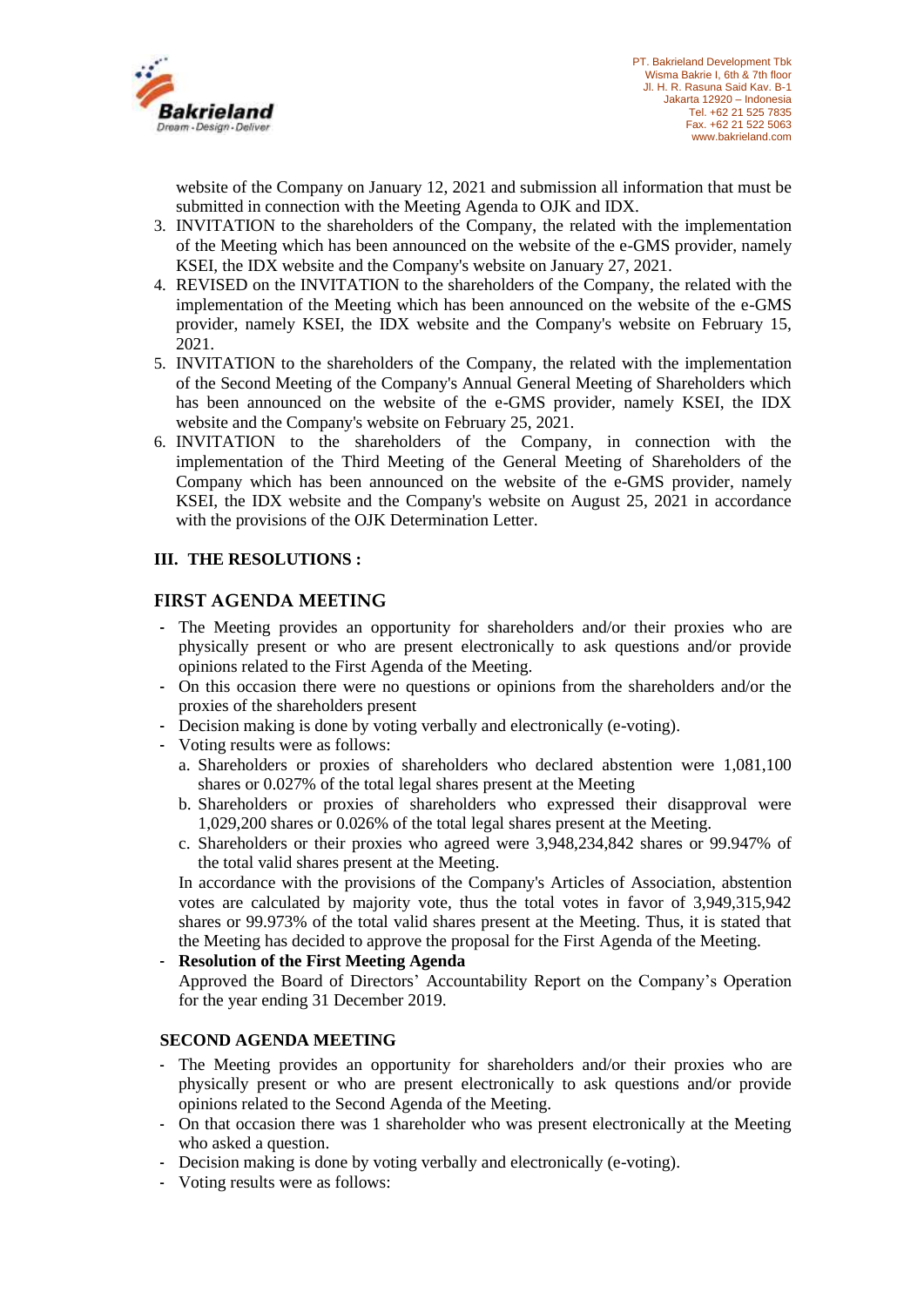

- a. Shareholders or proxies of shareholders who declared abstention were 1,081,100 shares or 0.027% of the total legal shares present at the Meeting.
- b. Shareholders or proxies of shareholders who expressed their disapproval were 1,029,200 shares or 0.026% of the total legal shares present at the Meeting.
- c. Shareholders or their proxies who agreed were 3,948,234,842 shares or 99.947% of the total valid shares present at the Meeting.

In accordance with the provisions of the Company's Articles of Association, abstention votes are calculated by majority vote, thus the total votes in favor of 3,949,315,942 shares or 99.973% of the total valid shares present at the Meeting. Thus, it is stated that the Meeting has decided to approve the proposal for the Second Agenda of the Meeting.

#### - **Resolution of the Second Meeting Agenda**

To approve and ratify the Statement of Financial Position and the Statement of Profit and Loss and Other Comprehensive Income of the Company for the financial year ending on December 31, 2019 as well as granting full release and discharge of responsibility (*volledig acquit at de charge*) to members of the Board of Directors of the Company for management actions and to members of the Board of Commissioners of the Company for the supervisory actions that have been taken in the financial year ending on December 31, 2019, as long as these actions are reflected in the Annual Report of the Company for the financial year ending on December 31, 2019.

#### **THIRD AGENDA MEETING**

- The Meeting provides an opportunity for shareholders and/or their proxies who are physically present or who are present electronically to ask questions and/or provide opinions related to the Third Agenda of the Meeting.
- On this occasion there were no questions or opinions from the shareholders and/or the proxies of the shareholders present
- Decision making is done by voting verbally and electronically (e-voting).
- Voting results were as follows:
	- a. Shareholders or proxies of shareholders who declared abstention were 1,081,100 shares or 0.0274% of the total legal shares present at the Meeting.
	- b. Shareholders or proxies of shareholders who expressed their disapproval were 25,700 shares or 0.0007% of the total legal shares present at the Meeting.
	- c. Shareholders or their proxies who agreed were 3,949,238,342 shares or 99.9719% of the total valid shares present at the Meeting.

In accordance with the provisions of the Company's Articles of Association, abstention votes are calculated by majority vote, thus the total votes in favor of 3,950,319,442 shares or 99.9993% of the total valid shares present at the Meeting. Thus, it is stated that the Meeting has decided to approve the proposal for the Third Agenda of the Meeting.

## - **Resolution of the Third Meeting Agenda**

Approved the granting of authority to the Board of Commissioners on the recommendation of the Audit Committee to appoint an Independent Public Accounting Firm registered with the Financial Services Authority which will audit the Company's Financial Statements for the financial year ending 31 December 2020 and other periods in the 2020 financial year and provide full authority and power to the Board of Directors of the Company to determine the honorarium and requirements and the appointment of the Independent Public Accountant.

## **FOURTH AGENDA MEETING**

- The Meeting provides an opportunity for shareholders and/or their proxies who are physically present or who are present electronically to ask questions and/or provide opinions related to the Fourth Agenda of the Meeting.
- On this occasion there were no questions or opinions from the shareholders and/or the proxies of the shareholders present